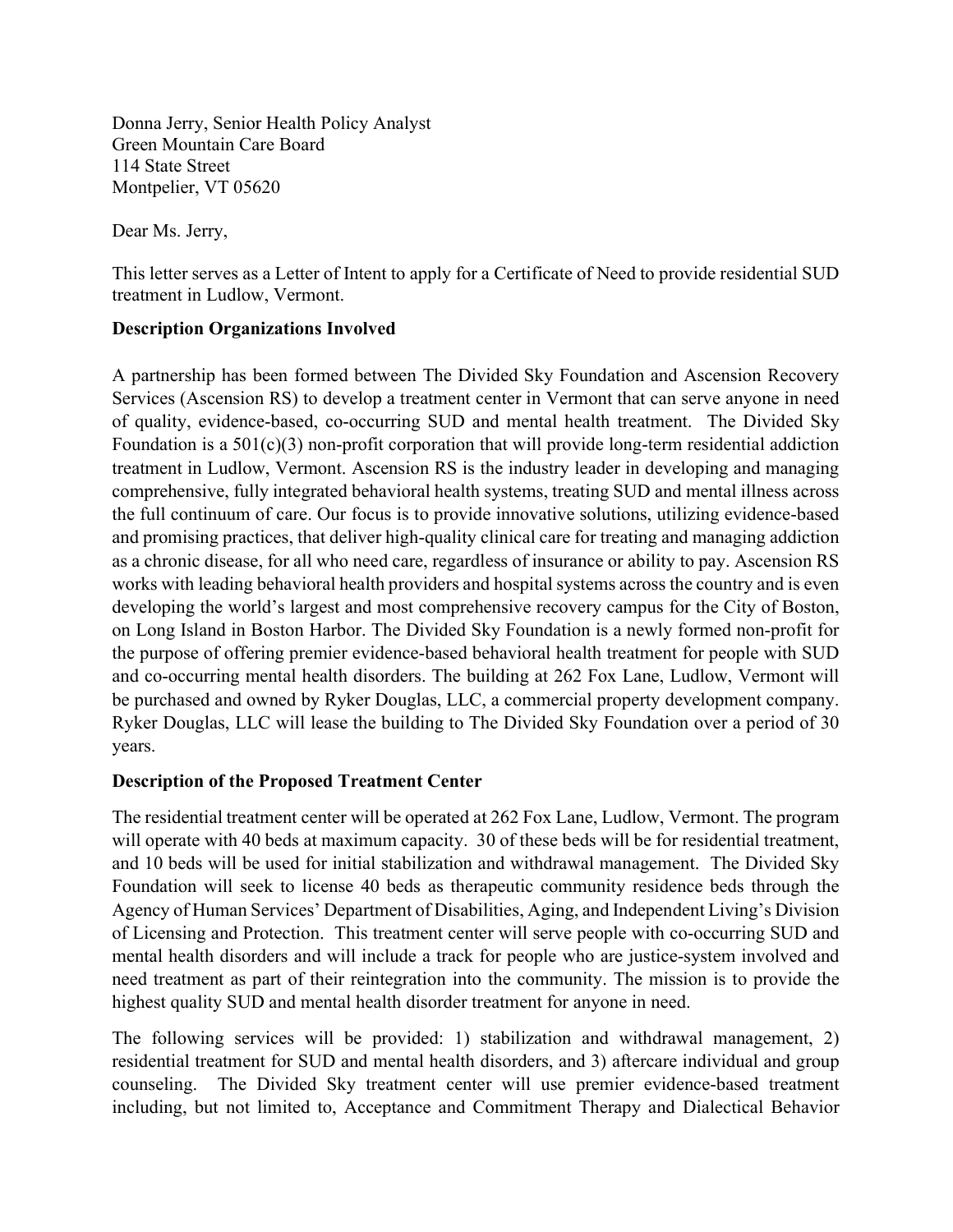Therapy, in addition to Medication-Assisted Treatment. The service area will primarily focus on the state of Vermont but could include referral sources from other areas of the country as well. The goal is to be able to serve people with any payer source, whether private or public insurance, in addition to people who are uninsured or underinsured.

Table 1. provides a summary of services offered, staffing necessary, and location of services provided<sup>1</sup>.

| able |  |
|------|--|
|      |  |

| <b>Service Provided</b>                                                                 | <b>Key Position</b>                                  | Level of                                                               | <b>Full-Time</b> | <b>Provided</b>                    |
|-----------------------------------------------------------------------------------------|------------------------------------------------------|------------------------------------------------------------------------|------------------|------------------------------------|
|                                                                                         |                                                      | <b>Provider</b>                                                        | Equivalent       | <b>Onsite or</b><br><b>Offsite</b> |
| Stabilization/Withdrawal<br>Management (including                                       | Medical<br>Director/Provider                         | MD, NP, or PA                                                          | .5               | Onsite                             |
| MAT)                                                                                    | Drug and                                             | ADC, LADC,                                                             | 1.5              | Onsite                             |
|                                                                                         | Alcohol<br>Counselor                                 | LCMHC, or<br><b>LICSW</b>                                              |                  |                                    |
|                                                                                         | Drug and                                             | BA, BS, BSW                                                            | 1.5              | Onsite                             |
|                                                                                         | Alcohol<br>Technician                                |                                                                        |                  |                                    |
| <b>Residential Treatment</b><br>for Substance Use and<br><b>Mental Health Disorders</b> | Clinical Program<br>Director                         | Masters Level<br>Independently<br>Licensed                             | $\mathbf{1}$     | Onsite                             |
| (including MAT)                                                                         | Medical<br>Director/Provider                         | MD, NP, or PA                                                          | .5               | Onsite                             |
|                                                                                         | Drug and<br>Alcohol<br>Counselor                     | ADC, LADC,<br>LCMHC,<br>or<br><b>LICSW</b>                             | 5.5              | Onsite                             |
|                                                                                         | Drug and<br>Alcohol<br>Technician (Peer<br>Recovery) | Peer Recovery<br>Support<br>Specialist<br>and/or BA, BS,<br><b>BSW</b> | 13.5             | Onsite                             |
| Aftercare Individual<br>Counseling and Group                                            |                                                      |                                                                        | 2.8              | Onsite                             |

<sup>&</sup>lt;sup>1</sup> Staffing model shows critical staff and FTE's but is not a comprehensive staffing model; other positions are included in the staffing model.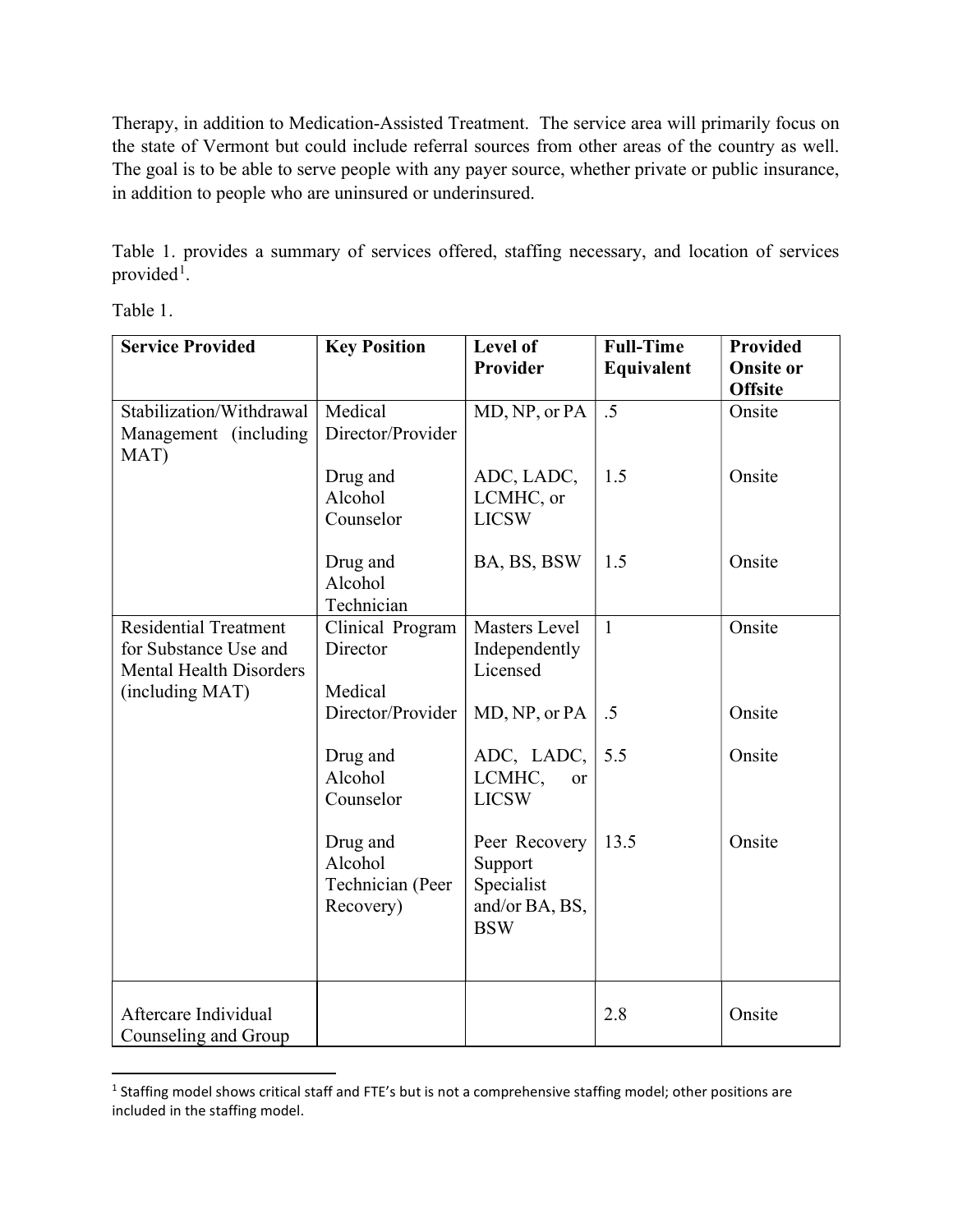| Counseling (through<br>utilization of HIPAA-<br>compliant telehealth<br>technology) | Drug and<br>Alcohol<br>Counselor | ADC, LADC,<br>LCMHC,<br><b>LICSW</b> |  |
|-------------------------------------------------------------------------------------|----------------------------------|--------------------------------------|--|
|                                                                                     |                                  |                                      |  |

The plan is to recruit staff from Vermont as much as possible but with a willingness to seek staff from other areas depending on availability of applicants within Vermont and position seeking applicants.

The length of the program for each participant will vary depending on the needs of each client. A reasonable estimation would be one week in stabilization/withdrawal management, at least one month in residential treatment, and aftercare for, on average, up to 10 sessions following treatment. The length of aftercare provided by will be individualized. The purpose of the aftercare will be to assist clients through the critical and potentially vulnerable time period following treatment and transitioning into their local communities and recovery systems. The Divided Sky residential treatment center will seek to become fully accredited by CARF. The goal would be to open the treatment center by the end of 2021, with renovations beginning toward the end of 2020.

## Estimated Cost of the Project

Pre-opening costs are expected to be about \$675,500. Estimated in these pre-opening costs are operational and facility supplies, a transport van, residential facility utilities, design and development fee, and other administrative line items. The purchase was initiated roughly 15 weeks ago. As of the date of this letter, the property is in the process of being purchased. The building was purchased for \$1,700,000 and we plan on renovating and updating the property in an amount up to \$1,300,000. Year 1 operating costs are expected to be \$5,057,094. Year 2 operating costs are expected to be \$5,449,279. Year 3 operating costs are expected to be \$5,971,319.